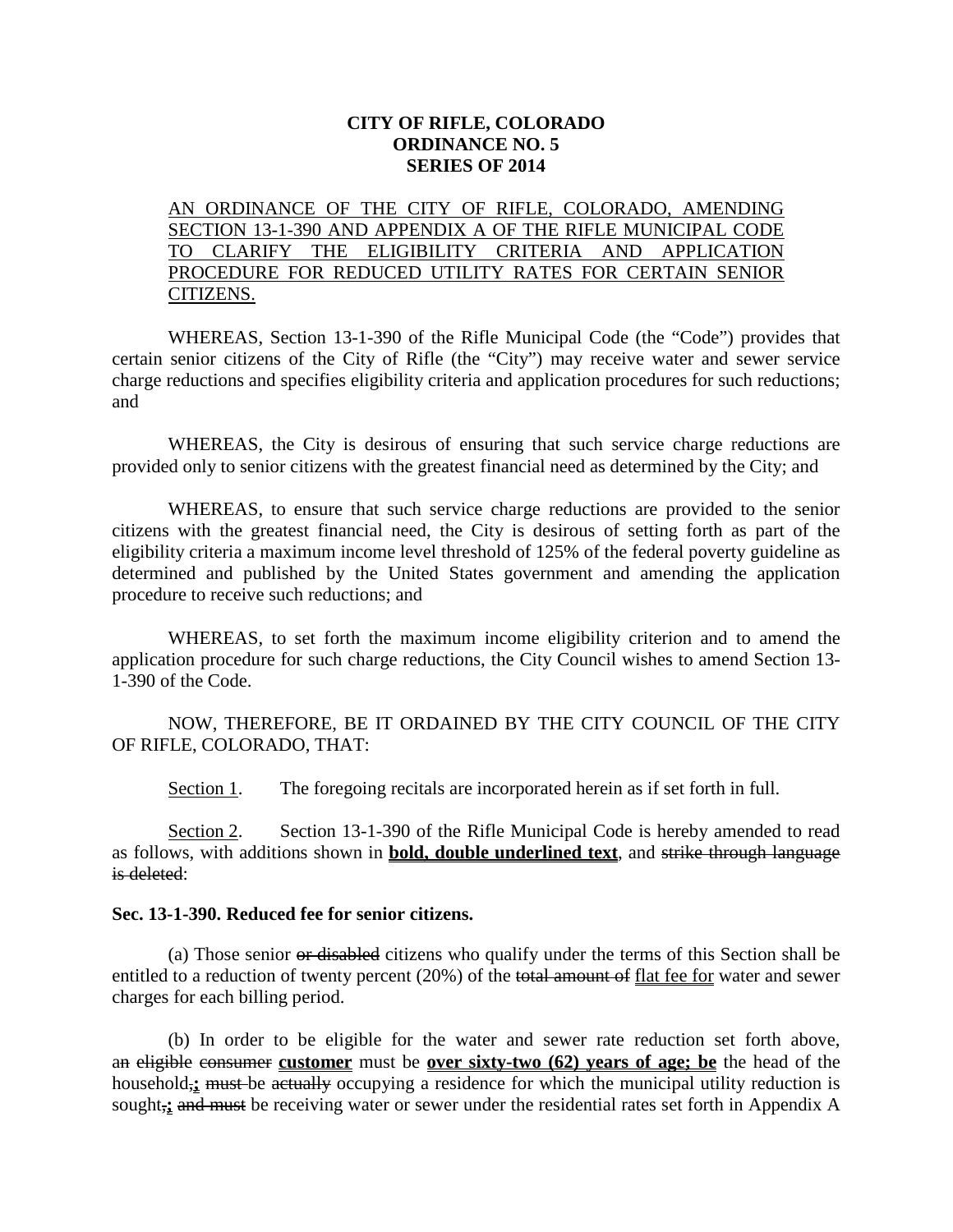City of Rifle, Colorado Ordinance No. 5, Series of 2014 Page 2 of 3

to this Code, for service within the corporate limits of the City, or for service by contract at in-City rates.**; and must not have had an annual single individual or married couple income, as applicable, in the year prior to the year of application which exceeds 125% of the federal poverty guideline determined and published by the U.S. government for the year in which a new application is made.**

(c) In order to qualify for said reduction, the consumer **customer** must file **a** written application **provided by the City** with the City **Finance Director**Manager, together with such supporting documents as may be required **by the application**, at least thirty (30) days before the end of the billing cycle for which the reduction is requested. No reduction will be considered after the municipal utility statements have been entered by the City **Finance Director**Manager.

(d) A consumer **customer** shall qualify for **be disqualified from receiving the rate reduction provided for in this Section if the customer's income surpasses 125% of the federal poverty guideline during a calendar year in which the customer is receiving water and sewer rate reductions.**: **If the customer's income surpasses 125% of the federal poverty guideline, the customer shall immediately report this fact to the City Clerk.** 

(1) The consumer is over sixty-two (62) years of age or totally disabled, as defined by 42 U.S.C. § 416 or 42 U.S.C. § 423;

(2) The consumer's sole source of income is Social Security retirement benefits, Railroad Retirement Act benefits, Veterans Disability or Veterans Widows and Orphans benefits, Social Security S.S.I. disability benefits, or any other pension or benefit program which provides substantially similar income, in the opinion of the City Manager;

(3) The consumer files an affidavit to that effect with the City Clerk; and

(4) There has been no material change in the consumer's financial situation for the period of time for which the water rate reduction is granted; and, if there has been any change, the consumer shall immediately report that fact to the City Clerk.

Section 3. Appendix A of the Rifle Municipal Code referencing Sections 13-1-380 and 13-3-510 is hereby amended to read as follows, deleting the strike through language:

| $13 - 1 - 380$ | Water rates<br>Standard water service fees for users within corporate city limits:<br>All classes of water users located within the corporate City limits<br>shall pay the following monthly water service fees: |                                                                                                                                      |
|----------------|------------------------------------------------------------------------------------------------------------------------------------------------------------------------------------------------------------------|--------------------------------------------------------------------------------------------------------------------------------------|
|                | ***                                                                                                                                                                                                              |                                                                                                                                      |
|                | Variable rates/other fees                                                                                                                                                                                        |                                                                                                                                      |
|                | Senior citizen/disabled (in City only)                                                                                                                                                                           | 80% applicable in-City flat<br>fee rate(Subject to flat fee at discounted<br>no reduction on rates for monthly<br>gallons used rate) |